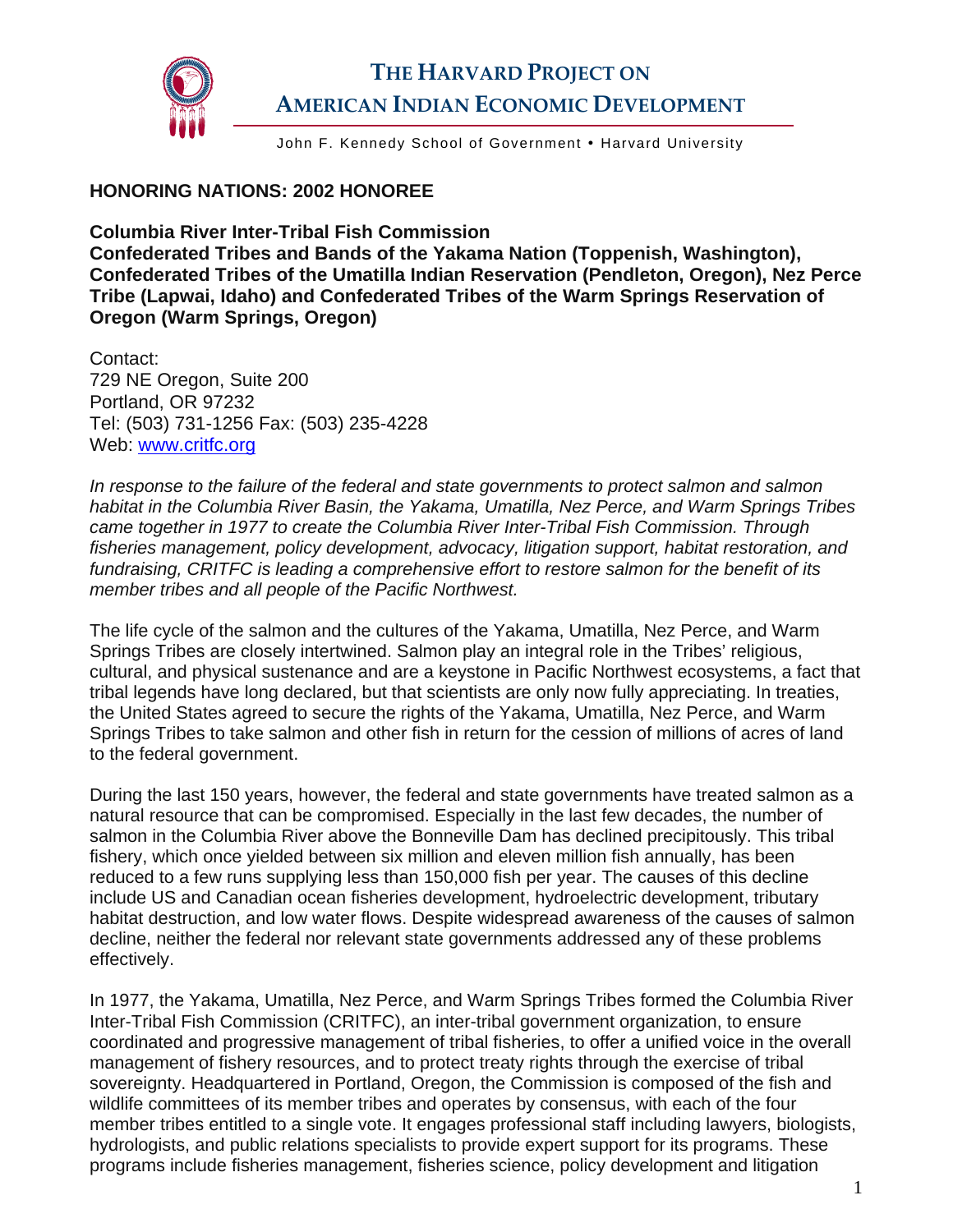support, fish marketing, and watershed restoration. In 1994, CRITFC adopted and its member tribes ratified Wy-Kan-Ush-Mi Wa-Kish-Wit ("Spirit of the Salmon"), or The Columbia River Anadromous Fish Restoration Plan of the Nez Perce, Umatilla, Warm Springs, and Yakama Tribes. It is the only plan that addresses the requirements of tribal treaties, the Endangered Species Act, and other federal and state laws protecting salmon and salmon habitat in its proposals for salmon restoration throughout the Columbia Basin. It allows CRITFC to represent tribal views where the salmon's fate is being decided, thus ensuring that salmon are accorded the significance assigned them by tribal cultural beliefs and required by treaty. No other entity in the Columbia Basin acts with such authority. In addition, CRITFC provides technical support and regional coordination for the Tribes' individual fisheries programs, aiding in fish restoration and enhancement of the Tribes' respective territories.

As an advocacy and technical assistance organization, CRITFC's successes are extensive and varied. It effectively represents tribal perspectives while promoting restoration, preservation, and enforcement programs that benefit fish, fish habitat, and water quality. CRITFC has assisted its member tribes in negotiating a ten-year fish management agreement approved as a court order in U.S. vs. Oregon (1969) and in amending the 1980 Regional Power Act to require federal and state consultation with Indian nations. It also has assisted in establishing the Salmon Corps, an Americorps project that provides disadvantaged youth with training and experience in fisheries and natural resource management. CRITFC has developed and promoted fish passage at the Columbia and Snake River dams, supported tribal watershed restoration projects that returned extirpated salmon species to the Umatilla and Clearwater Rivers and enhanced Chinook salmon populations in the Yakama River system, and assisted its member tribes in the development of fishing access sites funded by the Corps of Engineers as replacements for sites inundated by hydroelectric dams. CRITFC has gained both admiration and accolades for these and other projects. For example, in 2002, CRITFC's executive director won a Ford Foundation/Advocacy Institute "Leadership for a Changing World" Award for promoting positive community change, and in 2000, CRITFC was honored with the American Fisheries Society's President's Conservation Award for demonstrated commitment to conservation and innovation.

CRITFC also has been remarkably successful as a science, research, and marketing organization, which has further advanced its goals and credibility in the region. It has developed an automated fish counting and analysis system and a scientific method for estimating avian predation on juvenile salmon. The Commission has crafted a Memorandum of Agreement with the University of Idaho to create the Collaborative Center for Applied Fisheries, which will focus on evaluating genetic interactions among salmon and provide educational training for future tribal fishery biologists. It has developed a scientifically based screening process for evaluating the effect of land management activities on habitat and has developed and implemented a coordinated information system, "StreamNet," for state, federal, and tribal fisheries programs. CRITFC also has created a fish marketing program that resulted in a tenfold increase in fish prices, which in turn has benefited more than four hundred fishers and increased total revenue from \$500,000 to \$1.5 million annually. Additionally, recognizing the need for public support for its work, CRITFC has established a comprehensive public information program consisting of newsletters, annual reports, video productions, and media events. In 2001, it organized "Jammin' for Salmon," a major outreach event that drew seventeen thousand visitors to the Portland waterfront to celebrate successes in salmon and river restoration.

Notably, the organizational strategies employed by CRITFC to generate its record of achievement are as important as the successes themselves. Four strategies are particularly impressive.

First, CRITFC is a model inter-tribal initiative. It unites four distinct Indian nations from the region that share a strong cultural interest in salmon in order to work together on management plans for the Columbia River and its tributaries. CRITFC allows the Tribes to pool technical resources to address common problems and develop common outreach strategies that sensitize surrounding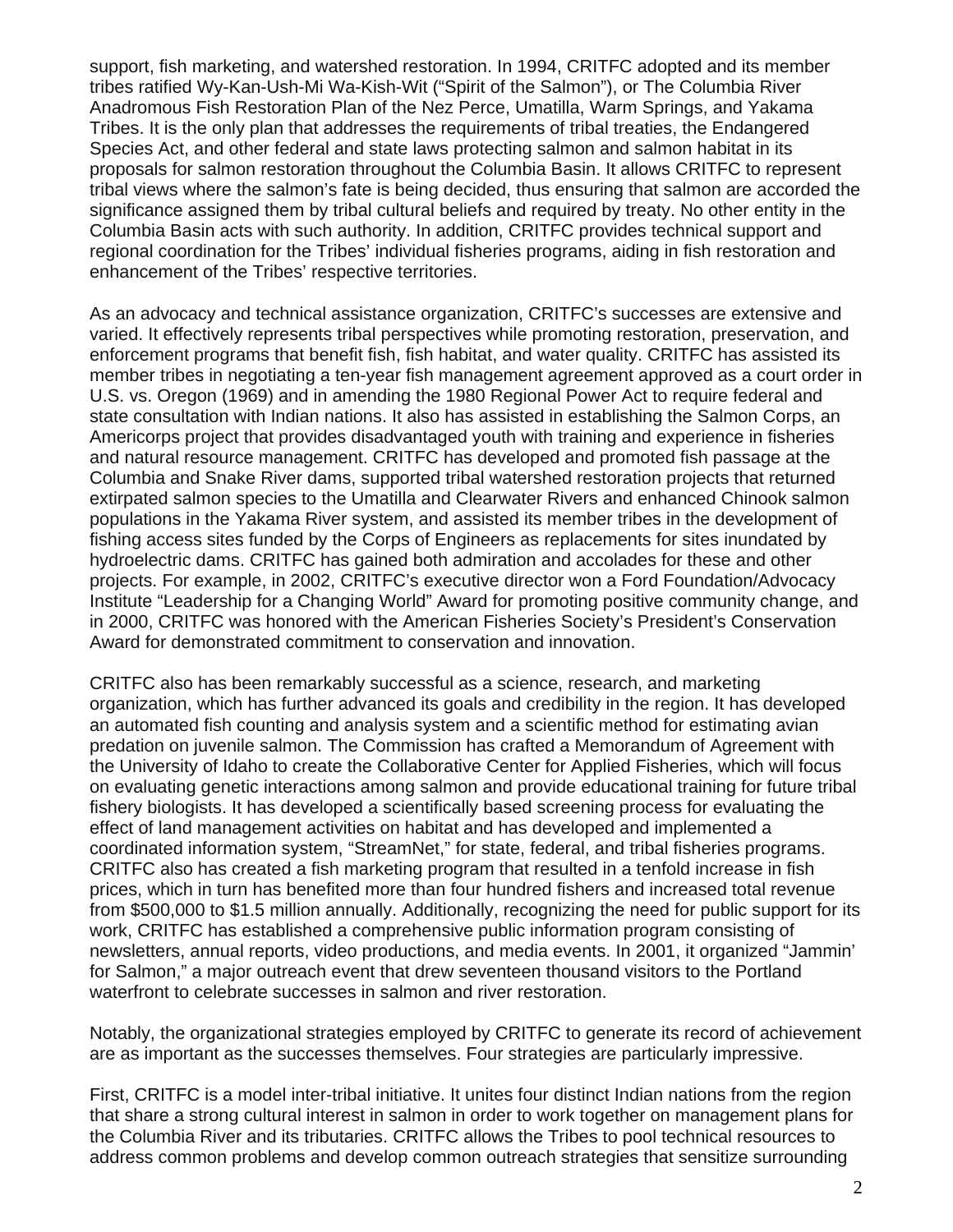communities to the importance of salmon in the environment, culture, and economy. As stated in the Preamble to its constitution and by-laws, CRITFC believes that "by unity of action we can best accomplish these things, not only for the benefit of our own people but for all of the people of the Pacific Northwest." The Commission allows the Tribes, which have a relatively small combined population of approximately twenty thousand, to have a strong voice within governmental and non-governmental decision-making processes. This inter-tribal initiative is effective, in part, because of its consensus-gathering method of decision making. CRITFC is careful to work with members and not against their interests. It requires unanimity for its main advocacy efforts while a one-tribe-one-vote policy ensures that all tribal interests are recognized and that all tribes are united in their policy shaping efforts. When differences occur, the Tribes are free to advocate or negotiate changes with private, state, or federal agencies on their own terms.

Second, CRITFC facilitates the effective exercise of its member tribes' inherent sovereignty. CRITFC was organized in response to U.S. vs. Oregon, a 1969 federal court case that affirmed treaty-reserved fishing rights and clarified tribal management responsibilities, and the Indian Self-Determination and Education Assistance Act of 1975, which provided opportunities for tribes to replace the Bureau of Indian Affairs as the managers of tribal resources. As an inter-tribal body that is committed to using these legal underpinnings to advance self-governance among its member tribes, CRITFC has become a vehicle through which the Nez Perce, Umatilla, Warm Springs, and Yakama Tribes can assert their treaty rights both on and off their reservations. The Commission's Enforcement Department, created in 1983 to regulate treaty fisheries, enforce federal and state laws for non-Indian fisheries, secure cultural resources, and protects fishers, is critical to this process. Department officers possess multiple authorities, as they hold commissions from their respective CRITFC member tribes, the State of Oregon, and the US Fish and Wildlife Service. Further, the states of Oregon, Washington, and Idaho have agreed that the Department and its officers bear primary responsibility for fisheries enforcement on and off reservation lands. Remarkably, this enforcement not only extends the reach of tribal jurisdiction, but has the added, universal benefit of more consistent monitoring and enforcement of fishing regulations—regulations that in the past were mired in turf wars between tribal, state, and federal agencies.

Third, CRITFC sets the standard for excellence in fishery and water management in the Columbia River Basin. Many of the Commissioners are themselves employees of tribal fish and wildlife agencies or possess significant natural resource management experience. In turn, they are supported by CRITFC's employees, among whom are some of the US's best scientists and professionals in a variety of fishery and wildlife-related fields. Over the course of twenty-five years, CRITFC has developed a staff of more than seventy experts in meteorology, hydrology, biology, law enforcement, and public relations to provide the necessary technical support for its operations. And, CRITFC's outstanding reputation among both Indians and non-Indians allows it to continue to attract the best-trained and most experienced individuals. Importantly, CRITFC's experts do not concentrate on Western knowledge alone. Their work also reinforces tribal wisdom and knowledge that was once dismissed as mere cultural memory. As the Commission's science and research validates the oral histories that address pre-contact fish activity in the Columbia River, the Tribes are able to assert their rights by influencing—through their testimony, research, and data collection—the way in which water rights, fishing rights, and conservation issues are decided. CRITFC's deserved reputation as being a high-standard tribal regulatory and enforcement agency makes it a formidable force in public policy formation.

Lastly, in January 2000 CRITFC established the Spirit of the Salmon Fund to attract private donor funding in support of CRITFC's activities. What makes the Spirit of the Salmon Fund unique is its status as a subdivision of tribal government – it has a 7871 Internal Revenue Code (IRC) designation. The benefits of this designation are twofold. First, it allows the Fund to receive taxdeductible donations and grants. Second, unlike 501(c)(3) organizations, which are stateregulated, the Fund has adopted its own public disclosure standards, retaining the sovereignty of